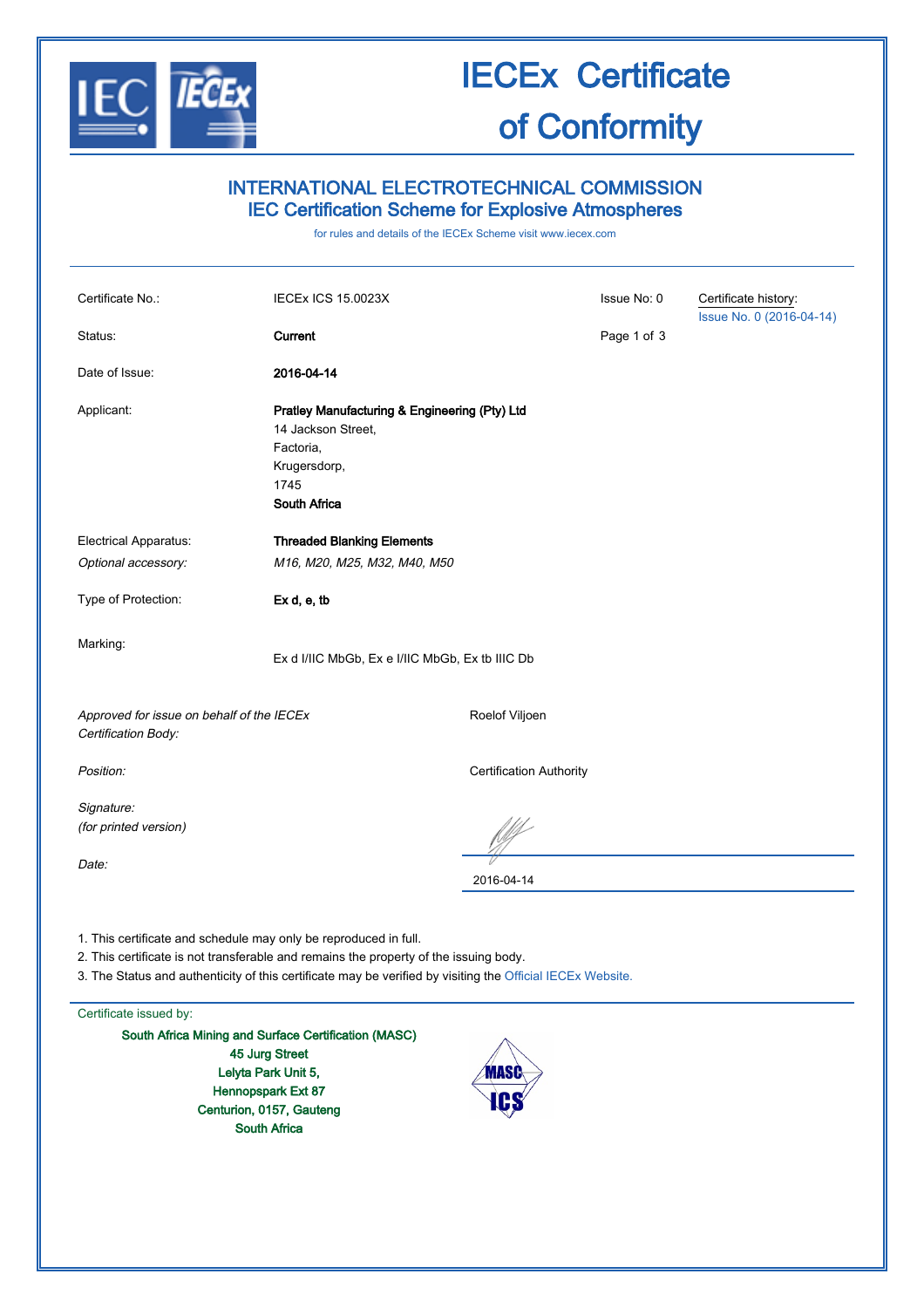

# IECEx Certificate of Conformity

| Certificate No: | <b>IECEX ICS 15.0023X</b>                                                                                                | Issue No: 0 |
|-----------------|--------------------------------------------------------------------------------------------------------------------------|-------------|
| Date of Issue:  | 2016-04-14                                                                                                               | Page 2 of 3 |
| Manufacturer:   | Pratley Manufacturing & Engineering (Pty) Ltd<br>14 Jackson Street.<br>Factoria,<br>Krugersdorp,<br>1745<br>South Africa |             |

Additional Manufacturing location(s):

This certificate is issued as verification that a sample(s), representative of production, was assessed and tested and found to comply with the IEC Standard list below and that the manufacturer's quality system, relating to the Ex products covered by this certificate, was assessed and found to comply with the IECEx Quality system requirements. This certificate is granted subject to the conditions as set out in IECEx Scheme Rules, IECEx 02 and Operational Documents as amended.

### STANDARDS:

The electrical apparatus and any acceptable variations to it specified in the schedule of this certificate and the identified documents, was found to comply with the following standards:

| IEC 60079-0: 2011<br>Edition:6.0  | Explosive atmospheres - Part 0: General requirements                                 |
|-----------------------------------|--------------------------------------------------------------------------------------|
| IEC 60079-1: 2007-04<br>Edition:6 | Explosive atmospheres - Part 1: Equipment protection by flameproof enclosures "d"    |
| IEC 60079-31: 2008<br>Edition:1   | Explosive atmospheres – Part 31: Equipment dust ignition protection by enclosure 't' |
| IEC 60079-7: 2006-07<br>Edition:4 | Explosive atmospheres - Part 7: Equipment protection by increased safety "e"         |

This Certificate does not indicate compliance with electrical safety and performance requirements other than those expressly included in the

Standards listed above.

### TEST & ASSESSMENT REPORTS:

A sample(s) of the equipment listed has successfully met the examination and test requirements as recorded in

Test Report:

[ZA/ICS/ExTR15.0008/00](http://iecex.iec.ch/iecex/IECExWeb.nsf/ExTRNumber/ZA/ICS/ExTR15.0008/00?OpenDocument)

Quality Assessment Report:

[GB/SIR/QAR06.0042/04](http://iecex.iec.ch/iecex/IECExWeb.nsf/QARNumber/GB/SIR/QAR06.0042/04?OpenDocument)